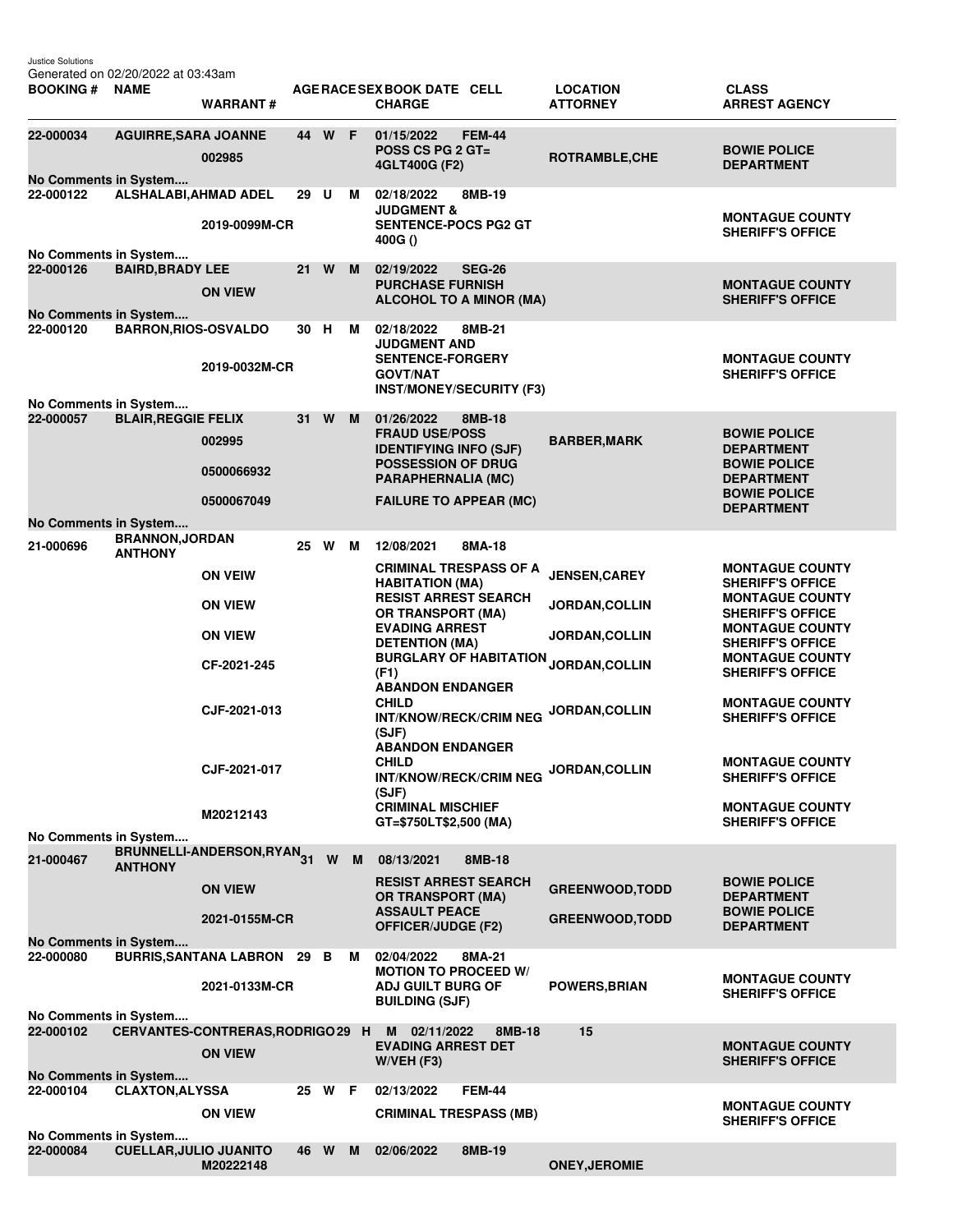|                                                                                                           |                                          |                                               |                 |          |   | <b>THEFT PROP</b><br>GT=\$750LT\$2,500 (MA)                                 |                      | <b>BOWIE POLICE</b><br><b>DEPARTMENT</b>          |
|-----------------------------------------------------------------------------------------------------------|------------------------------------------|-----------------------------------------------|-----------------|----------|---|-----------------------------------------------------------------------------|----------------------|---------------------------------------------------|
| No Comments in System                                                                                     |                                          |                                               |                 |          |   |                                                                             |                      |                                                   |
| 21-000675                                                                                                 |                                          | DENSTITT, SHAWN WILLIAM 34 W M<br>CF-2021-223 |                 |          |   | 11/29/2021<br>8MA-19<br><b>SEXUAL ASSAULT (F2)</b>                          |                      | <b>BOWIE POLICE</b><br><b>DEPARTMENT</b>          |
| No Comments in System                                                                                     |                                          |                                               |                 |          |   |                                                                             |                      |                                                   |
| 22-000067                                                                                                 | <b>DIXON,LU ANN</b>                      | 2021-0011M-CR                                 |                 | 54 W F   |   | 01/29/2022<br><b>FEM-43</b><br>MTR POSS CS PG 1 LT1G<br>(SJF)               | <b>ALLEN, LAUREN</b> | <b>MONTAGUE COUNTY</b><br><b>SHERIFF'S OFFICE</b> |
| No Comments in System                                                                                     |                                          | 2018-0034M-CR                                 |                 |          |   | <b>MTR POSS CS PG 1</b><br>GT=1GLT4G (F3)                                   | <b>ALLEN, LAUREN</b> | <b>MONTAGUE COUNTY</b><br><b>SHERIFF'S OFFICE</b> |
| 21-000738                                                                                                 |                                          | EDGINTON, BRUCE CHARLES 31 W M                |                 |          |   | 8MA-18<br>12/26/2021                                                        |                      |                                                   |
|                                                                                                           |                                          | <b>ON VIEW</b>                                |                 |          |   | POSS MARIJ LT2OZ (MB)                                                       |                      | <b>SAINT JO POLICE</b><br><b>DEPARTMENT</b>       |
|                                                                                                           |                                          | <b>ON VIEW</b>                                |                 |          |   | <b>POSS CS PG 1</b><br>GT=4GLT200G (F2)                                     | <b>POWERS, BRIAN</b> | <b>SAINT JO POLICE</b><br><b>DEPARTMENT</b>       |
| No Comments in System                                                                                     |                                          |                                               |                 |          |   |                                                                             |                      |                                                   |
| 22-000096                                                                                                 | <b>ESTRELLA, ERIK</b>                    | <b>ON VEIW</b>                                | 27 H            |          | M | 02/09/2022<br>8MA-18<br><b>POSS OF DRUG PARA (MC)</b>                       |                      | <b>BOWIE POLICE</b><br><b>DEPARTMENT</b>          |
|                                                                                                           |                                          | <b>ON VIEW</b>                                |                 |          |   | POSS CS PG 1 LT1G (SJF)                                                     | <b>COLE, TIM</b>     | <b>BOWIE POLICE</b><br><b>DEPARTMENT</b>          |
|                                                                                                           |                                          | <b>ON VIEW</b>                                |                 |          |   | POSS CS PG 2 LT 1G (SJF)                                                    | <b>COLE, TIM</b>     | <b>BOWIE POLICE</b><br><b>DEPARTMENT</b>          |
| No Comments in System                                                                                     |                                          |                                               |                 |          |   |                                                                             |                      |                                                   |
| 21-000746                                                                                                 | <b>FUGATE, DONALD GENE</b>               |                                               |                 | 61 W     | M | 12/29/2021<br>1M-46<br>S.O.B. / DRIVING WHILE                               |                      |                                                   |
|                                                                                                           |                                          | 2018-0003M-CR                                 |                 |          |   | <b>INTOXICATED 3RD OR</b><br><b>MORE IAT (F3)</b>                           | <b>COLE, TIM</b>     | <b>MONTAGUE COUNTY</b><br><b>SHERIFF'S OFFICE</b> |
|                                                                                                           |                                          | 2018-0087M-CR                                 |                 |          |   | S.O.B. / DRIVING WHILE<br><b>INTOXICATED 3RD OR</b><br><b>MORE IAT (F3)</b> | <b>COLE, TIM</b>     | <b>MONTAGUE COUNTY</b><br><b>SHERIFF'S OFFICE</b> |
|                                                                                                           |                                          | 17075932                                      |                 |          |   | <b>ALL CLASS C/ OPEN</b><br><b>CONTAINER (MC)</b>                           |                      | <b>MONTAGUE COUNTY</b><br><b>SHERIFF'S OFFICE</b> |
| No Comments in System                                                                                     |                                          |                                               |                 |          |   |                                                                             |                      |                                                   |
| 22-000125                                                                                                 | <b>HALE, COLBY SCOTT</b>                 |                                               | 25 <sub>2</sub> | <b>W</b> | M | 02/19/2022<br><b>SEG-25</b>                                                 |                      | <b>MONTAGUE COUNTY</b>                            |
|                                                                                                           |                                          | <b>ON VIEW</b>                                |                 |          |   | POSS CS PG 2 LT 1G (SJF)                                                    |                      | <b>SHERIFF'S OFFICE</b><br><b>MONTAGUE COUNTY</b> |
| No Comments in System                                                                                     |                                          | <b>ON VIEW</b>                                |                 |          |   | POSS MARIJ LT2OZ (MB)                                                       |                      | <b>SHERIFF'S OFFICE</b>                           |
| 22-000124                                                                                                 | <b>HALE, SCOTT GREGORY</b>               |                                               |                 | 50 W M   |   | 02/19/2022<br><b>SEG-23</b><br><b>ALL CLASS C-EXPIRED</b><br><b>LICENSE</b> |                      | <b>MONTAGUE COUNTY</b>                            |
|                                                                                                           |                                          | R2000279                                      |                 |          |   | <b>PLATES(REGISTRATION)</b><br>(MC)                                         |                      | <b>SHERIFF'S OFFICE</b>                           |
|                                                                                                           |                                          | <b>ON VIEW</b>                                |                 |          |   | POSS MARIJ LT20Z (MB)                                                       |                      | <b>MONTAGUE COUNTY</b><br><b>SHERIFF'S OFFICE</b> |
| No Comments in System                                                                                     | <b>HAWTHORNE, JAMES</b>                  |                                               |                 |          |   |                                                                             |                      |                                                   |
| 22-000121                                                                                                 | <b>MATTHEW</b>                           |                                               |                 | 32 W     | M | 02/18/2022<br>8MB-19<br><b>JUDGMENT AND</b>                                 |                      |                                                   |
|                                                                                                           |                                          | 2017-0169M-CR                                 |                 |          |   | <b>SENTENCE-BURG OF</b><br><b>HABITATION (F2)</b>                           |                      | <b>MONTAGUE COUNTY</b><br><b>SHERIFF'S OFFICE</b> |
|                                                                                                           |                                          | 2017-0171M-CR                                 |                 |          |   | <b>JUDGMENT AND</b><br><b>SENTENCE-BURG OF</b><br><b>HABITATION (F2)</b>    |                      | <b>MONTAGUE COUNTY</b><br><b>SHERIFF'S OFFICE</b> |
| No Comments in System                                                                                     |                                          |                                               |                 |          |   |                                                                             |                      |                                                   |
| 21-000295                                                                                                 | <b>HERNANDEZ,OSCAR</b><br><b>ALFREDO</b> |                                               | 26 H            |          | м | 05/21/2021<br>1M-47                                                         |                      |                                                   |
|                                                                                                           |                                          | F2021568                                      |                 |          |   | <b>SOB - SEXUAL ASSAULT IN</b><br><b>DISASTER AREA (F1)</b>                 | <b>ODOM,LANHON</b>   | <b>TEXAS DEPARTMENT OF</b><br><b>PUBLIC SAF</b>   |
|                                                                                                           |                                          | PRL2105000127                                 |                 |          |   | ICE HOLD ()                                                                 | <b>ODOM,LANHON</b>   | <b>TEXAS DEPARTMENT OF</b><br><b>PUBLIC SAF</b>   |
| No Comments in System<br>35 W<br>22-000123<br><b>HIGGINS, MICHAEL TYRAIL</b><br>02/18/2022<br>8MA-21<br>M |                                          |                                               |                 |          |   |                                                                             |                      |                                                   |
|                                                                                                           |                                          | 169426                                        |                 |          |   | <b>PAROLE VIOLATION (SJF)</b>                                               |                      | <b>MONTAGUE COUNTY</b><br><b>SHERIFF'S OFFICE</b> |
| No Comments in System                                                                                     |                                          |                                               |                 |          |   |                                                                             |                      |                                                   |
| 22-000079                                                                                                 | <b>HILL, JOHN CHRISTOPHER</b>            |                                               |                 | 37 W M   |   | 02/02/2022<br>8MB-18                                                        |                      | <b>BOWIE POLICE</b>                               |
| No Comments in System                                                                                     |                                          | 003001                                        |                 |          |   | <b>CRIMINAL TRESPASS (MB) BAKER, DOUGLAS L.</b>                             |                      | <b>DEPARTMENT</b>                                 |
|                                                                                                           |                                          |                                               |                 |          |   |                                                                             |                      |                                                   |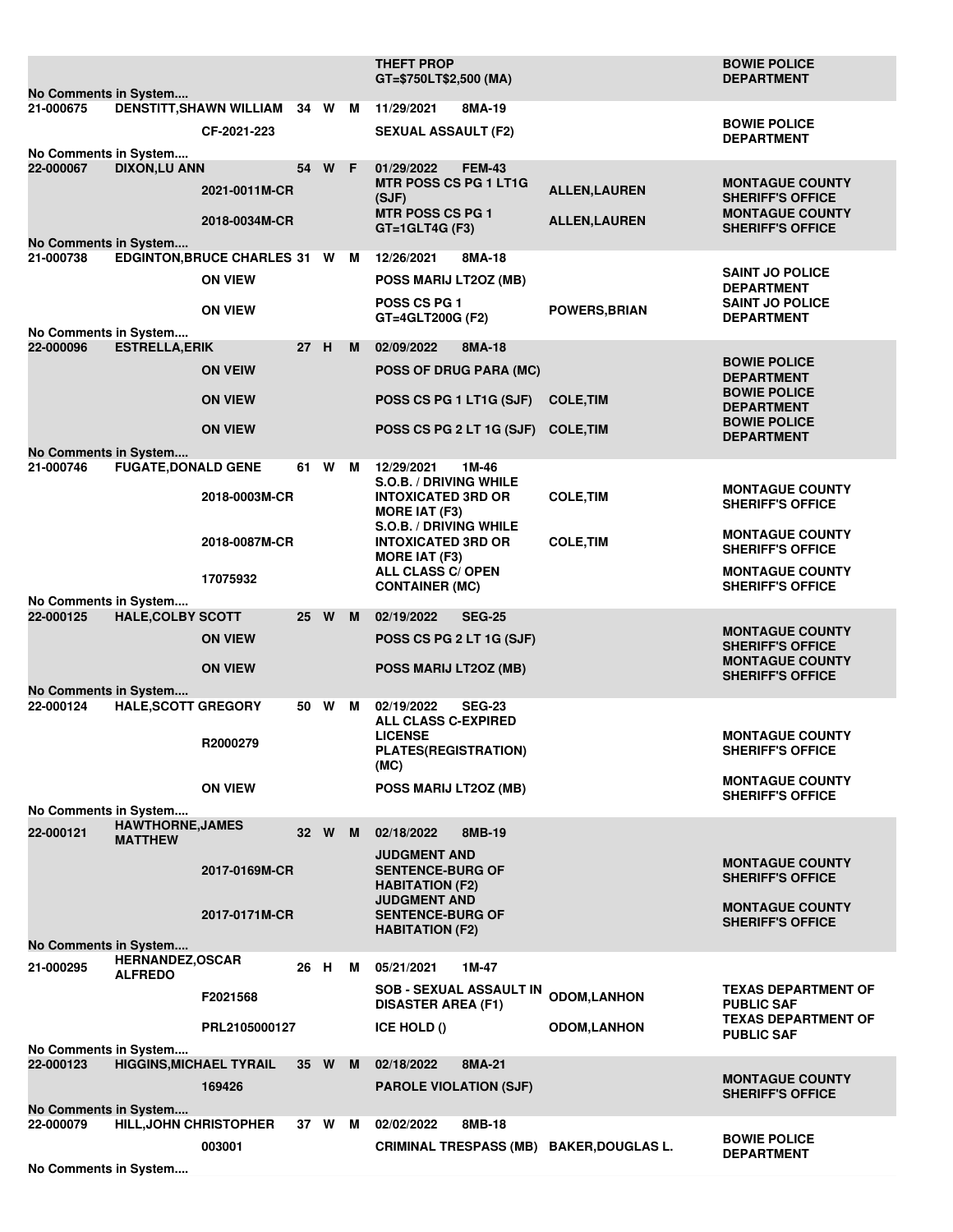| 22-000073<br>No Comments in System                          | <b>HOLLAR, DILLON WAYNE</b>  | 002964<br>002963<br>002962                                                                                           | 29 W M |   | 01/31/2022<br>8MA-18<br><b>CRIMINAL TRESPASS (MB)</b><br><b>RESIST ARREST SEARCH</b><br><b>OR TRANSPORT (MA)</b><br><b>CRIMINAL MISCHIEF</b><br>GT=\$750LT\$2,500 (MA)                                                                                                                             |                                                                                | <b>SAINT JO POLICE</b><br><b>DEPARTMENT</b><br><b>SAINT JO POLICE</b><br><b>DEPARTMENT</b><br><b>SAINT JO POLICE</b><br><b>DEPARTMENT</b>                                                                                                                             |
|-------------------------------------------------------------|------------------------------|----------------------------------------------------------------------------------------------------------------------|--------|---|----------------------------------------------------------------------------------------------------------------------------------------------------------------------------------------------------------------------------------------------------------------------------------------------------|--------------------------------------------------------------------------------|-----------------------------------------------------------------------------------------------------------------------------------------------------------------------------------------------------------------------------------------------------------------------|
| 21-000679                                                   | <b>HOWARD, MARCY LYNN</b>    | F1530580L<br>CF-2021-241<br>CM-2021-263                                                                              | 47 W F |   | 11/30/2021<br><b>FEM-43</b><br>SOB - MAN DEL CS PG 1<br>GT=4GLT200G (F1)<br>POSS CS PG 1 LT1G (SJF)<br>POSS MARIJ LT2OZ (MB)                                                                                                                                                                       |                                                                                | <b>MONTAGUE COUNTY</b><br><b>SHERIFF'S OFFICE</b><br><b>MONTAGUE COUNTY</b><br><b>SHERIFF'S OFFICE</b><br><b>MONTAGUE COUNTY</b><br><b>SHERIFF'S OFFICE</b>                                                                                                           |
| No Comments in System<br>21-000701                          |                              | HULEN, REBECCA DANIELLE 31 W F<br>2021-0123M-CR                                                                      |        |   | 12/09/2021<br><b>FEM-43</b><br><b>MAN DEL CS PG 1</b><br>GT=4GLT200G (F1)                                                                                                                                                                                                                          |                                                                                | <b>MONTAGUE COUNTY</b><br><b>SHERIFF'S OFFICE</b>                                                                                                                                                                                                                     |
| No Comments in System<br>22-000056<br>No Comments in System |                              | LEMONS, DANIEL DEWAYNE 36 W<br>CF-2022-123<br>CF-2022-125<br>CF-2022-124<br><b>ON VIEW</b><br>CF-2022-133            |        | м | 01/25/2022<br>8MA-19<br><b>UNLAWFUL POSSESSION</b><br>FIREAM BY FELON (F3)<br>POSS CS PG 1 LT1G (SJF)<br><b>THEFT PROP</b><br>GT=\$2,500LT\$30K (SJF)<br><b>POSS DANGEROUS DRUG</b><br>(MA)<br><b>THEFT PROP</b><br>GT=\$2,500LT\$30K (SJF)                                                        | 16<br>YANDELL, TRAVIS<br>YANDELL, TRAVIS<br>YANDELL, TRAVIS<br>YANDELL, TRAVIS | <b>MONTAGUE COUNTY</b><br><b>SHERIFF'S OFFICE</b><br><b>MONTAGUE COUNTY</b><br><b>SHERIFF'S OFFICE</b><br><b>MONTAGUE COUNTY</b><br><b>SHERIFF'S OFFICE</b><br><b>MONTAGUE COUNTY</b><br><b>SHERIFF'S OFFICE</b><br><b>MONTAGUE COUNTY</b><br><b>SHERIFF'S OFFICE</b> |
| 21-000747<br>No Comments in System                          | <b>MCGEE, KEVIN SCOTT</b>    | <b>ON VIEW</b>                                                                                                       | 50 W   | M | 12/30/2021<br>8MB-21<br><b>AGG ASSAULT</b><br><b>DATE/FAMILY/HOUSE</b><br><b>W/WEAPON (F1)</b>                                                                                                                                                                                                     |                                                                                | <b>BOWIE POLICE</b><br><b>DEPARTMENT</b>                                                                                                                                                                                                                              |
| 21-000744                                                   |                              | MONEY, WESLEY FRANKLIN 25 W<br><b>ON VIEW</b><br><b>ON VIEW</b><br><b>ON VIEW</b><br><b>ON VIEW</b><br>2021-0142M-CR |        | M | 12/29/2021<br>8MB-21<br><b>EVADING ARREST</b><br><b>DETENTION (MA)</b><br>POSS STOLEN PROP(THEFT<br>PROP \$100-\$750) (MB)<br><b>FRAUD USE/POSS</b><br>IDENTIFYING INFO # ITEMS JORDAN, COLLIN<br>5LT10 (F3)<br><b>POSS DANGEROUS DRUG</b><br>(MA)<br><b>CAPIAS/MTP-POSS CS PG 1</b><br>LT1G (SJF) | JORDAN, COLLIN<br>JORDAN, COLLIN                                               | <b>BOWIE POLICE</b><br><b>DEPARTMENT</b><br><b>BOWIE POLICE</b><br><b>DEPARTMENT</b><br><b>BOWIE POLICE</b><br><b>DEPARTMENT</b><br><b>BOWIE POLICE</b><br><b>DEPARTMENT</b><br><b>BOWIE POLICE</b><br><b>DEPARTMENT</b>                                              |
| No Comments in System<br>22-000011                          | <b>NAIL, AARON EUGENE JR</b> |                                                                                                                      | 37 W   | M | 01/06/2022<br>8MA-19                                                                                                                                                                                                                                                                               |                                                                                |                                                                                                                                                                                                                                                                       |
| No Comments in System                                       |                              | <b>ON VIEW</b>                                                                                                       |        |   | POSS CS PG 1 GT=1GLT4G<br>(F3)                                                                                                                                                                                                                                                                     | <b>POWERS, BRIAN</b>                                                           | <b>BOWIE POLICE</b><br><b>DEPARTMENT</b>                                                                                                                                                                                                                              |
| 22-000022                                                   | <b>NEISS, JERRY ALAN</b>     | F20212625                                                                                                            | 35 W   | м | 01/12/2022<br>8MB-21<br><b>FAIL TO COMPLY SEX OFF</b><br>DUTY TO REG LIFE/ANNUAL JORDAN, COLLIN<br>(F3)                                                                                                                                                                                            |                                                                                | <b>MONTAGUE COUNTY</b><br><b>SHERIFF'S OFFICE</b>                                                                                                                                                                                                                     |
| No Comments in System<br>22-000065                          | PADGETT, AMY ELIZABETH       |                                                                                                                      | 25 W F |   | 01/29/2022<br><b>FEM-43</b>                                                                                                                                                                                                                                                                        |                                                                                |                                                                                                                                                                                                                                                                       |
|                                                             |                              | 2020-0042M-CR<br>2020-0153M-CR<br>2020-0154M-CR<br>2021-0192M-CR                                                     |        |   | <b>MTR - BURGLARY OF</b><br><b>HABITATION (F2)</b><br>MTR - POSS CS PG 1<br>$GT = 1$ GLT4G (F3)<br>MTR - POSS CS PG 1 LT1G<br>(F)<br><b>MTR - POSS CS PG 1</b><br>GT=4GLT200G (F2)                                                                                                                 | <b>COLE, TIM</b><br><b>COLE, TIM</b><br><b>COLE, TIM</b><br><b>COLE, TIM</b>   | <b>SAINT JO POLICE</b><br><b>DEPARTMENT</b><br><b>SAINT JO POLICE</b><br><b>DEPARTMENT</b><br><b>SAINT JO POLICE</b><br><b>DEPARTMENT</b><br><b>SAINT JO POLICE</b><br><b>DEPARTMENT</b>                                                                              |
| No Comments in System<br>22-000087                          | <b>SAMPSON, DAVID LYNN</b>   | 21-016                                                                                                               | 31 W   | м | 02/07/2022<br>8MB-21<br><b>SOB - SELL DIST DISPLAY</b><br><b>HARMFUL</b><br><b>MATERIAL/MINOR (MA)</b>                                                                                                                                                                                             | ROTRAMBLE, CHE                                                                 | <b>MONTAGUE COUNTY</b><br><b>SHERIFF'S OFFICE</b>                                                                                                                                                                                                                     |
| No Comments in System<br>21-000266                          | <b>SANDERS, LANE JOSEPH</b>  |                                                                                                                      | 25 W   | M | 05/07/2021<br>8M-16                                                                                                                                                                                                                                                                                |                                                                                |                                                                                                                                                                                                                                                                       |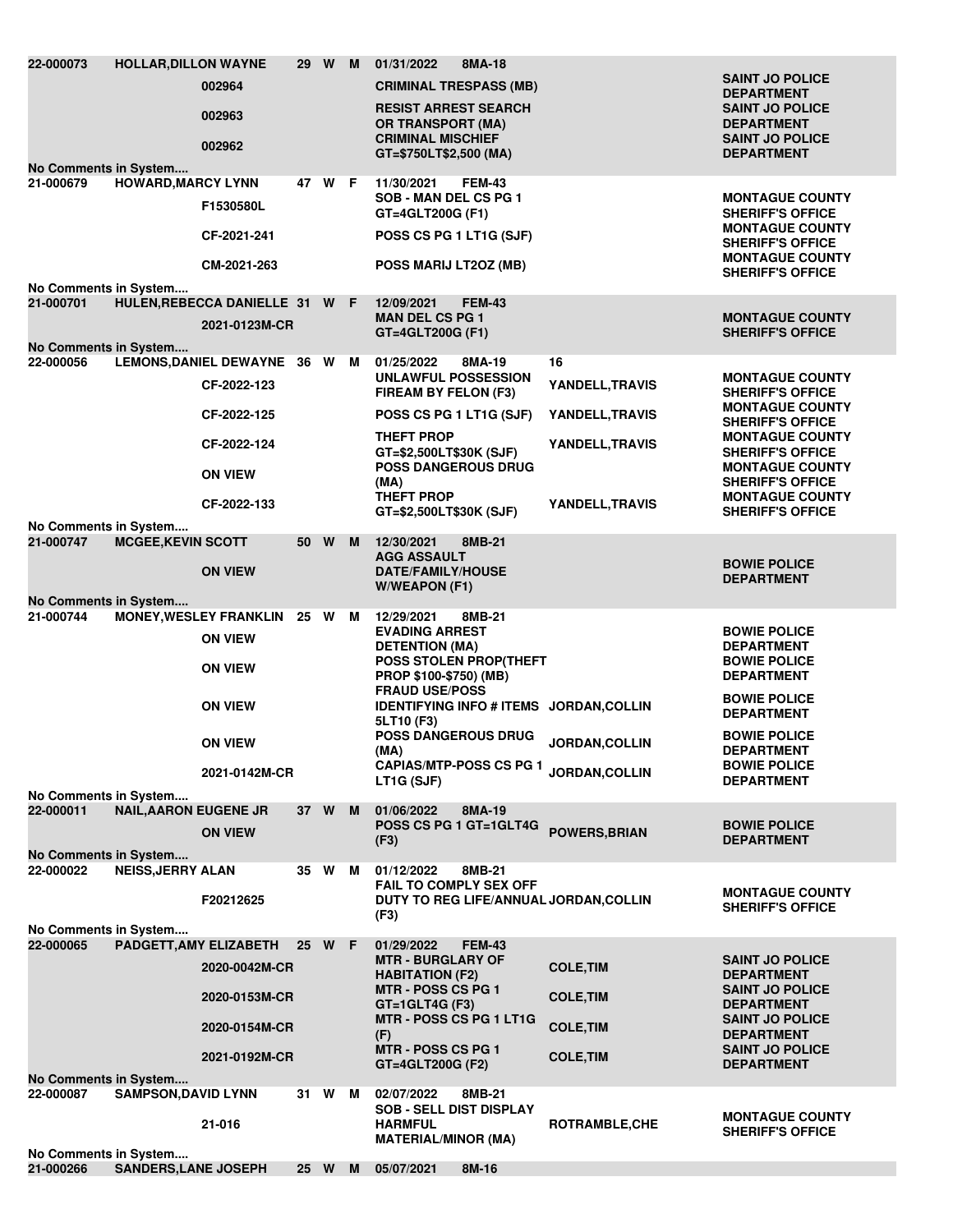| No Comments in System                                              | 2020-0133M-CR<br>2020-0134M-CR<br><b>ON VIEW</b>                                                                                                      |                      |      |   | MTP - POSS CS PG 1<br>GT=4GLT200G (F2)<br><b>MTP - EVADING ARREST</b><br><b>DETENTION W/VEH OR</b><br><b>WATERCRAFT (SJF)</b><br><b>RESIST ARREST SEARCH</b><br><b>OR TRANSPORT (MA)</b>                                                                                                                                                                                                                                                                                                                                                                            | <b>WILLIAMS, ROGER</b><br><b>Williams, Roger</b><br>Williams, Roger                                                                       | <b>BOWIE POLICE</b><br><b>DEPARTMENT</b><br><b>BOWIE POLICE</b><br><b>DEPARTMENT</b><br><b>BOWIE POLICE</b><br><b>DEPARTMENT</b>                                                                                                                                                                                                                                                                                                     |
|--------------------------------------------------------------------|-------------------------------------------------------------------------------------------------------------------------------------------------------|----------------------|------|---|---------------------------------------------------------------------------------------------------------------------------------------------------------------------------------------------------------------------------------------------------------------------------------------------------------------------------------------------------------------------------------------------------------------------------------------------------------------------------------------------------------------------------------------------------------------------|-------------------------------------------------------------------------------------------------------------------------------------------|--------------------------------------------------------------------------------------------------------------------------------------------------------------------------------------------------------------------------------------------------------------------------------------------------------------------------------------------------------------------------------------------------------------------------------------|
| 21-000668<br>No Comments in System                                 | <b>SMITH, COBY WAYNE</b><br>CR22015-3<br>CR-80381-3<br>CR-22019-5                                                                                     | 33<br>2021-0004 M-CR | W M  |   | 11/25/2021<br><b>TRS-48</b><br><b>MOTION TO REVOKE TAMP</b><br><b>FAB PHYS EVIDENCE W/ INTALLEN, LAUREN</b><br><b>IMPAIR (F3)</b><br>PROBATION VIOLATION<br><b>ASSAULT FAM/MEM IMPEED</b><br><b>BREATH (SJF)</b><br>PROBATION VIOLATION<br>POSS CS PG 3 LT 28G (SJF)<br><b>PROBATION VIOLATION</b><br><b>CREDIT CARD OR DEBIT</b><br><b>CARD ABUSE (SJF)</b>                                                                                                                                                                                                        |                                                                                                                                           | <b>MONTAGUE COUNTY</b><br><b>SHERIFF'S OFFICE</b><br><b>MONTAGUE COUNTY</b><br><b>SHERIFF'S OFFICE</b><br><b>MONTAGUE COUNTY</b><br><b>SHERIFF'S OFFICE</b>                                                                                                                                                                                                                                                                          |
| 22-000064                                                          | <b>STEWART, BOBBY</b><br>2020-0160M-CR                                                                                                                | 56                   | W    | M | 01/29/2022<br><b>TRS-48</b><br><b>MTR-POSS CS PG 1 LT1G</b><br>(SJF)                                                                                                                                                                                                                                                                                                                                                                                                                                                                                                | <b>RENFRO,ZACHARY</b>                                                                                                                     | <b>MONTAGUE COUNTY</b><br><b>SHERIFF'S OFFICE</b>                                                                                                                                                                                                                                                                                                                                                                                    |
| No Comments in System<br>22-000026                                 | <b>STEWART, SILVER SHADOW</b><br><b>ON VIEW</b><br><b>ON VIEW</b><br><b>ON VIEW</b><br><b>ON VIEW</b><br><b>ON VIEW</b><br>2021-0001M-CR<br>M20222151 | $25\,$               | W    | м | 01/14/2022<br>8MB-19<br><b>MAN DEL CS PG 2 OR 2-A</b><br>GT=4GLT400G (F1)<br><b>POSS MARIJ</b><br>GT4OZLT=5LBS (SJF)<br><b>THEFT PROP</b><br>GT=\$2,500LT\$30K (SJF)<br><b>MAN DEL CS PG 1</b><br>GT=1GLT4G (F2)<br><b>IMPERSONATE PUBLIC</b><br><b>SERVANT (F3)</b><br><b>MOTION TO PROCEED W/</b><br><b>ADJ GUILT-POSS CS</b><br><b>PG1&lt;1G (SJF)</b><br><b>BURGLARY OF VEHICLE</b><br>(MA)                                                                                                                                                                     | <b>JORDAN, COLLIN</b><br><b>JORDAN, COLLIN</b><br><b>JORDAN,COLIN</b><br><b>JORDAN, COLLIN</b><br><b>JORDAN, COLLIN</b><br>JORDAN, COLLIN | <b>MONTAGUE COUNTY</b><br><b>SHERIFF'S OFFICE</b><br><b>MONTAGUE COUNTY</b><br><b>SHERIFF'S OFFICE</b><br><b>MONTAGUE COUNTY</b><br><b>SHERIFF'S OFFICE</b><br><b>MONTAGUE COUNTY</b><br><b>SHERIFF'S OFFICE</b><br><b>MONTAGUE COUNTY</b><br><b>SHERIFF'S OFFICE</b><br><b>MONTAGUE COUNTY</b><br><b>SHERIFF'S OFFICE</b><br><b>MONTAGUE COUNTY</b><br><b>SHERIFF'S OFFICE</b>                                                      |
| No Comments in System<br>22-000103                                 | <b>TASKER, BILLY DEAN</b><br>2021-0077M-CR<br>2018-0127M-CR                                                                                           | 65 W                 |      | M | 02/11/2022<br>8MA-21<br><b>MTR POSS CS PG 1 LT1G</b><br>(SJF)<br>MTP POSS CS PG 1 LT1G<br>(SJF)                                                                                                                                                                                                                                                                                                                                                                                                                                                                     |                                                                                                                                           | <b>MONTAGUE COUNTY</b><br><b>SHERIFF'S OFFICE</b><br><b>MONTAGUE COUNTY</b><br><b>SHERIFF'S OFFICE</b>                                                                                                                                                                                                                                                                                                                               |
| <b>No Comments in System</b><br>21-000695<br>No Comments in System | <b>TRICE, DAVID JOEL</b><br>2019-0113M-CR                                                                                                             |                      | 51 W | M | 8MB-19<br>12/07/2021<br><b>MOTION TO REVOKE</b><br><b>COMMUNITY</b><br><b>SUPERVISION-POSS S PG</b><br>GT 1 LT 4G ()                                                                                                                                                                                                                                                                                                                                                                                                                                                | <b>MARSH,LEE ANN</b>                                                                                                                      | <b>MONTAGUE COUNTY</b><br><b>SHERIFF'S OFFICE</b>                                                                                                                                                                                                                                                                                                                                                                                    |
| 22-000117                                                          | <b>WALTERS, ADAM KEITH</b><br>F20222659<br>F20222658<br>F20222657<br>F20222655<br>F20222654<br>F20222653<br>F20222652<br>F20222651                    |                      | 36 W | M | 02/17/2022<br>8MA-19<br><b>DEADLY CONDUCT</b><br><b>DISCHARGE FIREARM (F3)</b><br>UNLAWFUL POSSESSION<br><b>FIREAM BY FELON (F3)</b><br>UNLAWFUL POSSESSION<br>FIREAM BY FELON (F3)<br><b>ABANDON ENDANGER</b><br><b>CHILD CRIMINAL</b><br><b>NEGLIGENCE (SJF)</b><br><b>ABANDON ENDANGER</b><br><b>CHILD CRIMINAL</b><br><b>NEGLIGENCE (SJF)</b><br><b>ABANDON ENDANGER</b><br><b>CHILD CRIMINAL</b><br><b>NEGLIGENCE (SJF)</b><br><b>ABANDON ENDANGER</b><br><b>CHILD CRIMINAL</b><br><b>NEGLIGENCE (SJF)</b><br><b>ABANDON ENDANGER</b><br><b>CHILD CRIMINAL</b> |                                                                                                                                           | <b>MONTAGUE COUNTY</b><br><b>SHERIFF'S OFFICE</b><br><b>MONTAGUE COUNTY</b><br><b>SHERIFF'S OFFICE</b><br><b>MONTAGUE COUNTY</b><br><b>SHERIFF'S OFFICE</b><br><b>MONTAGUE COUNTY</b><br><b>SHERIFF'S OFFICE</b><br><b>MONTAGUE COUNTY</b><br><b>SHERIFF'S OFFICE</b><br><b>MONTAGUE COUNTY</b><br><b>SHERIFF'S OFFICE</b><br><b>MONTAGUE COUNTY</b><br><b>SHERIFF'S OFFICE</b><br><b>MONTAGUE COUNTY</b><br><b>SHERIFF'S OFFICE</b> |